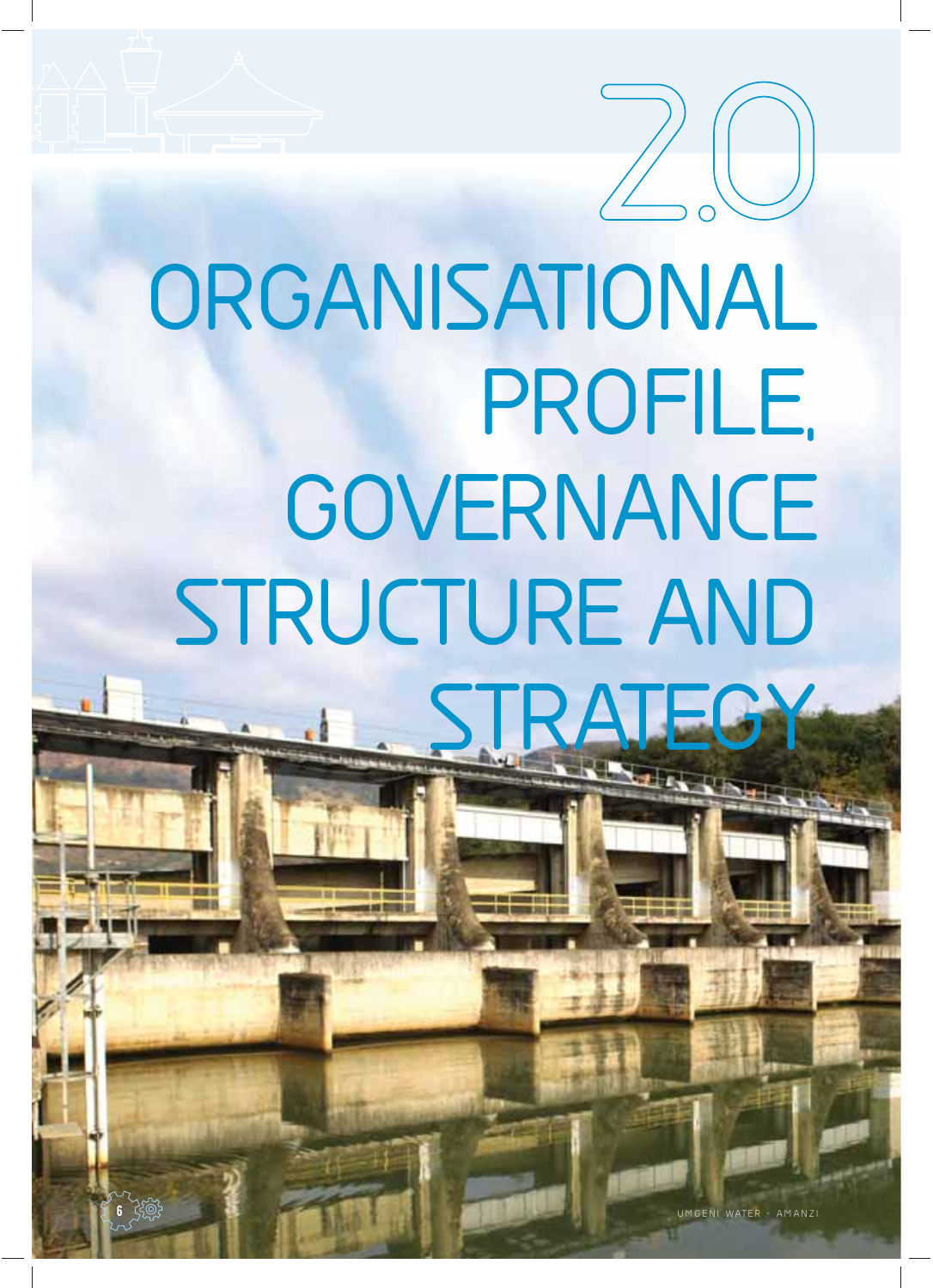#### **2.1 LEGISLATIVE MANDATE**

Umgeni Water is a public entity established in 1974 to provide water services - water supply and sanitation services - to other water services institutions in its service area. The organisation operates in accordance with the Water Services Act (No. 108 of 1997) and the Public Finance Management Act (No. 1 of 1999), amongst others, and is categorised as a National Government Business Enterprise. Umgeni Water reports directly to the Department of Water Affairs through the Chairman of the Board and the Chief Executive. The Executive Authority of the water board is the Minster of Water and Environmental Affairs.

### **2.2 ACTIVITIES OF UMGENI WATER**

The primary activities of Umgeni Water, as pronounced in section 29 of the Water Services Act, is to provide water services (water supply and sanitation services) to other water services institutions in its service area.

In addition, section 30 of the Water Services Act, enables Umgeni Water to undertake other activities, provided these do not impact negatively on the organisation's ability to perform its primary activity. These include:

- Providing management services, training and other support services to other water services institutions, in order to promote co-operation in the provision of water services,
- Supplying untreated or non-potable water to end-users who do not use the water for household purposes,
- Providing catchment management services to or on behalf of the responsible authority,
- With the approval of the water services authority having jurisdiction in the area, supplying water directly for industrial use, accepting industrial effluent and acting as a water services provider to consumers,
- Providing water services in joint venture with water services authorities, and
- Performing water conservation functions.

# **2.3 SUPPLY AREA AND CUSTOMERS (SHOWN IN MAP)**

Over the years Umgeni Water has grown into the largest bulk water supplier in KwaZulu-Natal and has an operational area of 21 155 square kilometres. Umgeni Water's operational area is bounded by the uThukela River in the North, the Mtamvuna River in the South, the Indian Ocean in the East and Drakensberg Mountains in the West.

Umgeni Water has its head office in Pietermaritzburg and is supported by offices to serve its regions, namely Ulwandle (coastal region) and Izintaba (inland region).

The organisation derives its revenue from the sale of bulk potable water to its six customers:

- eThekwini Metropolitan Municipality,
- iLembe District Municipality,
- Ugu District Municipality,
- Sisonke District Municipality,
- uMgungundlovu District Municipality, and
- Msunduzi Local Municipality.

Umgeni Water's infrastructure assets in support of its primary business comprise:

- Approximately 746 kilometres of pipelines and sixty-six (66) kilometres of tunnels,
- Thirteen (13) dams, of which five (5) are managed on behalf of the Department of Water Affairs and two (2) on behalf of the Ugu District Municipality,
- Eleven (11) water treatment works, of which two (2) are managed on behalf of the Ugu District Municipality, and
- An additional eighteen (18) small water treatment works and nineteen (19) borehole schemes managed on behalf of the iLembe District Municipality.

A total of 423million cubic metres of potable water per annum (1 159Ml/d) are currently supplied to customers who serve 6.1million people or 1.68million households through reticulation networks.

The organisation also treats bulk wastewater totalling 31.8million cubic metres per annum (87Ml/d) and in support of this operates five (5) wastewater treatment works, of which one (1) is managed on behalf of the uMgungundlovu District Municipality.

7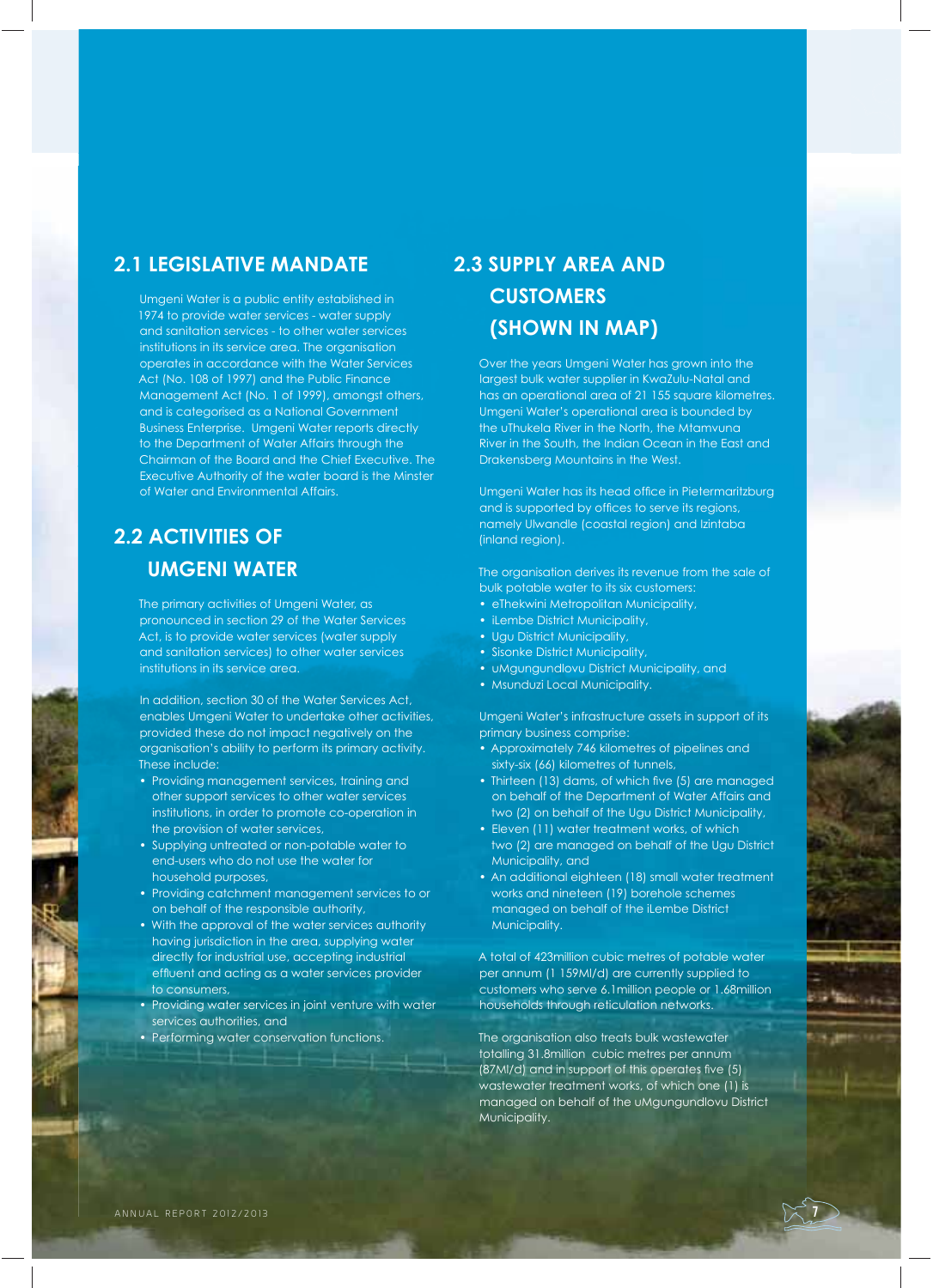#### **2.4 STRUCTURE OF UMGENI WATER**



There have been no changes in the organisation's structure in the past year, which, in addition to the Office of the Chief Executive, comprises divisions for: Operations, Engineering and Scientific Services, Finance, and Corporate Services, each of which is headed by a General Manager. The Chief Executive, as the Accounting Officer, guides the day-to-day activities of the organisation, while a non-executive Board, whose members are appointed by the Minister of Water and Environmental Affairs, is the Accounting Authority and provides strategic leadership to the organisation.

The organisation has 976 employees (permanent and contract) in its group. There are two subsidiaries in which Umgeni Water has 100% shareholding, Umgeni Water Services (Pty) Ltd and Msinsi Holdings (Pty) Ltd. Umgeni Water Services holds an 18.5% investment in Durban Water Recycling (Pty) Ltd.

In 2012/2013, Umgeni Water's income was R2.1billion and the surplus generated was R583million. Umgeni Water has a total balancesheet asset value of R5.9billion of which its reserves total R3.7billion.

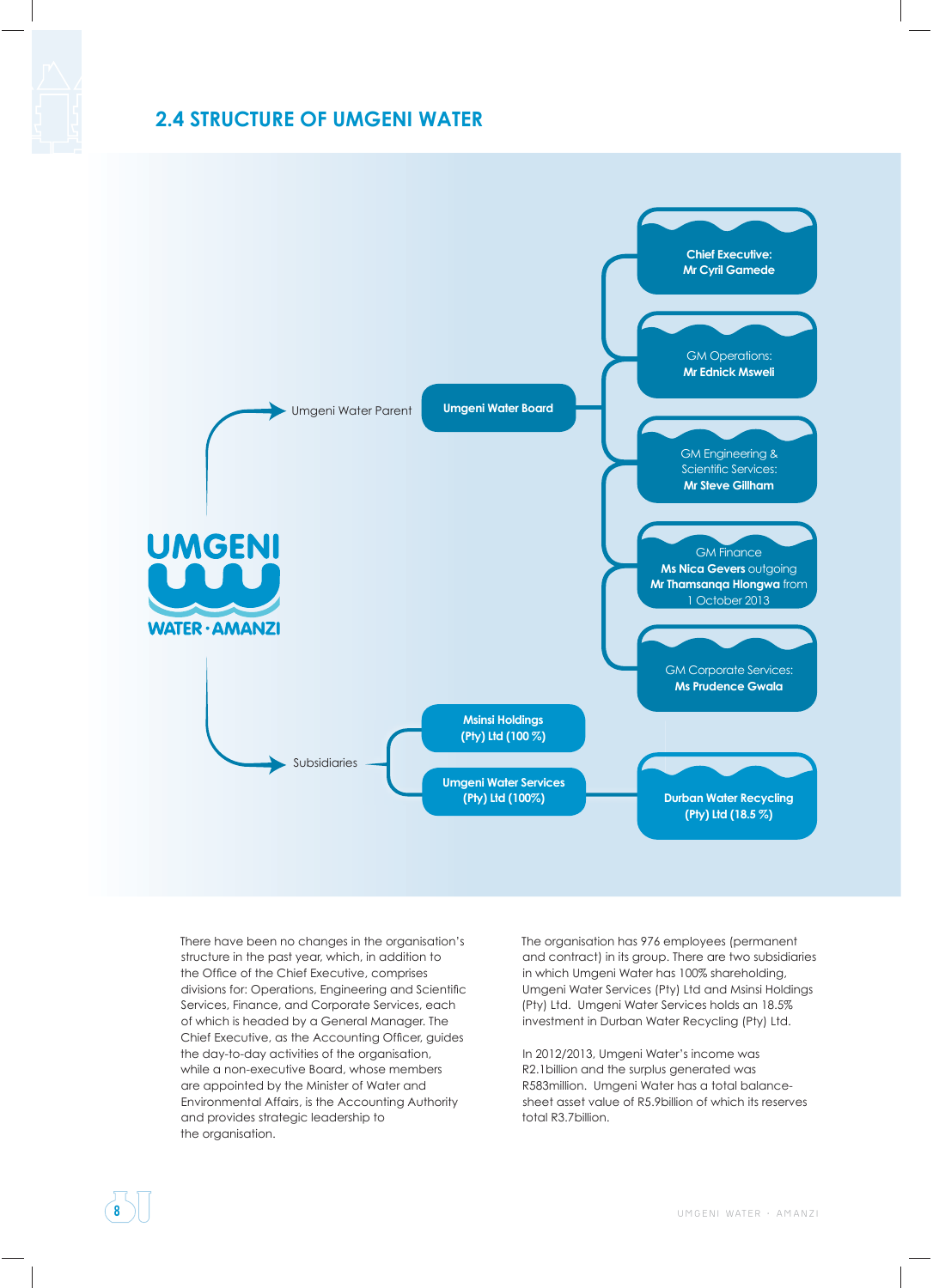#### **2.5 UMGENI WATER STRATEGY**

Umgeni Water's current strategy map, updated in February 2013, illustrates the manner in which sustainable value is created through integrating nine (9) strategic objectives through four (4) balanced scorecard perspectives.



**Strategic Intent:** "Key Partner that enables government to deliver effective and efficient bulk water and sanitation services"

|                                                                                                                                                                                                                                                                                                    | effective and efficient bulk water and sanitation services" |                                                                                                                                                                                |                                                                 |                                           |
|----------------------------------------------------------------------------------------------------------------------------------------------------------------------------------------------------------------------------------------------------------------------------------------------------|-------------------------------------------------------------|--------------------------------------------------------------------------------------------------------------------------------------------------------------------------------|-----------------------------------------------------------------|-------------------------------------------|
| <b>Strategic Themes:</b>                                                                                                                                                                                                                                                                           |                                                             | Year 1 - Efficiency and Rejuvenation<br>Year 2 - Partner with Stakeholders<br>Year 3 - Regional Conceptualisation<br>Year 4 - Fund and Implement<br>Year 5 - Optimise Delivery |                                                                 |                                           |
| We will lead the process of providing solutions via an innovative, vigorous growth path,<br>to increase sustainable water supply, in order to satisfy the developmental water services<br>requirements in our region, which contribute to government objectives.<br><b>4 Balanced Perspectives</b> | Umgeni Water / Core strategic statement:                    | <b>9 Strategic Objectives</b>                                                                                                                                                  |                                                                 |                                           |
| <b>Customer and</b><br><b>Stakeholder</b><br>Perspective                                                                                                                                                                                                                                           |                                                             | SO1: Increase<br>services and<br>customers                                                                                                                                     | SO <sub>2</sub> : Increase<br>customer and<br>stakeholder value |                                           |
| <b>Financial</b><br>Perspective                                                                                                                                                                                                                                                                    | SO3: Increase<br>mobilisation<br>of funds                   | SO4: Increase<br>financial<br>sustainability                                                                                                                                   |                                                                 | SO5: Improve<br>financial ratios          |
| <b>Process</b><br>Perspective                                                                                                                                                                                                                                                                      |                                                             | SO6: Improve<br>service delivery<br>systems                                                                                                                                    |                                                                 |                                           |
| <b>Organisational</b><br><b>Capacity</b><br><b>Perspective</b>                                                                                                                                                                                                                                     | SO7: Improve<br>and increase<br>infrastructure assets       | SO8: Increase<br>water resources<br>sustainability                                                                                                                             |                                                                 | SO9: Increase<br>skills and<br>competency |

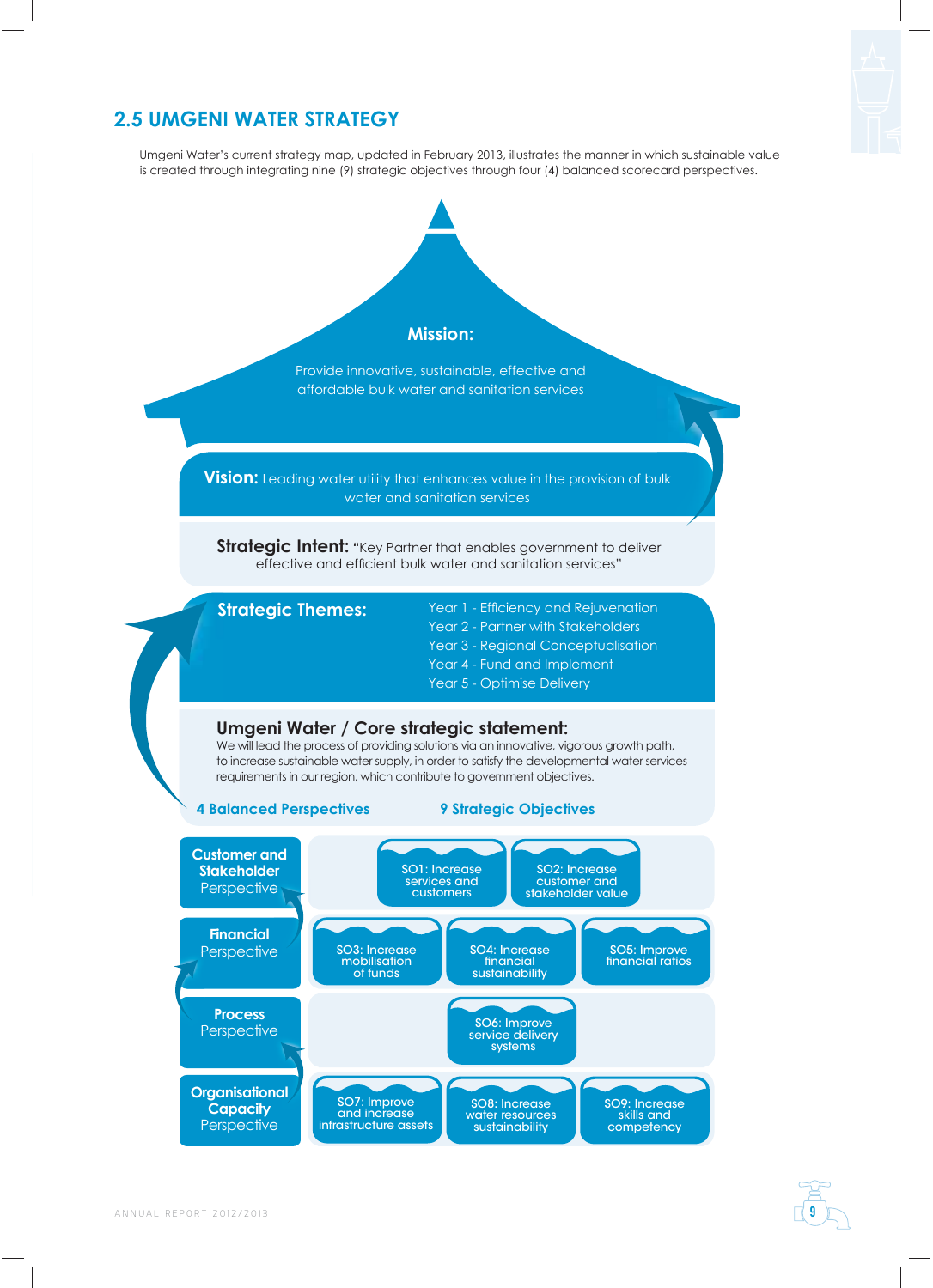#### **2.6 TEN OUTCOMES FOR SUSTAINABLE VALUE CREATION**

Umgeni Water's integrated strategy targets ten (10) outcomes

#### 1. Product Quality (Water and Wastewater)

Is achieved when Umgeni Water produces potable water and wastewater in full compliance with statutory and reliability requirements and consistent with customer and environmental needs.

#### 2. Customer Satisfaction

Is achieved when Umgeni Water provides reliable, responsive, and affordable services in line with explicit, customer-agreed service levels and receives timely customer feedback to maintain responsiveness to customer needs and emergencies.

#### 3. Stakeholder Understanding and Support

Is attained when Umgeni Water engenders understanding and support from statutory, contracted and non-contracted bodies for service levels, tariff structures, operating budgets, capital improvement programmes, risk management decisions and water resources adequacy.



#### 4. Community and Environmental Sustainability

Is achieved when Umgeni Water is explicitly cognisant of and attentive to the impacts it has on current and future community sustainability, supports socio-economic development, and manages its operations, infrastructure, and investments to protect, restore and enhance the natural environment, whilst using energy and other natural resources efficiently.

#### 5. Financial Viability

Is achieved when Umgeni Water understands the organisational life-cycle costs and maintains a balance between debt and assets while managing operating expenditures and increasing revenues. In addition, the organisation aims at a sustainable tariff that is consistent with customer expectations, recovers costs and provides for future expansion.

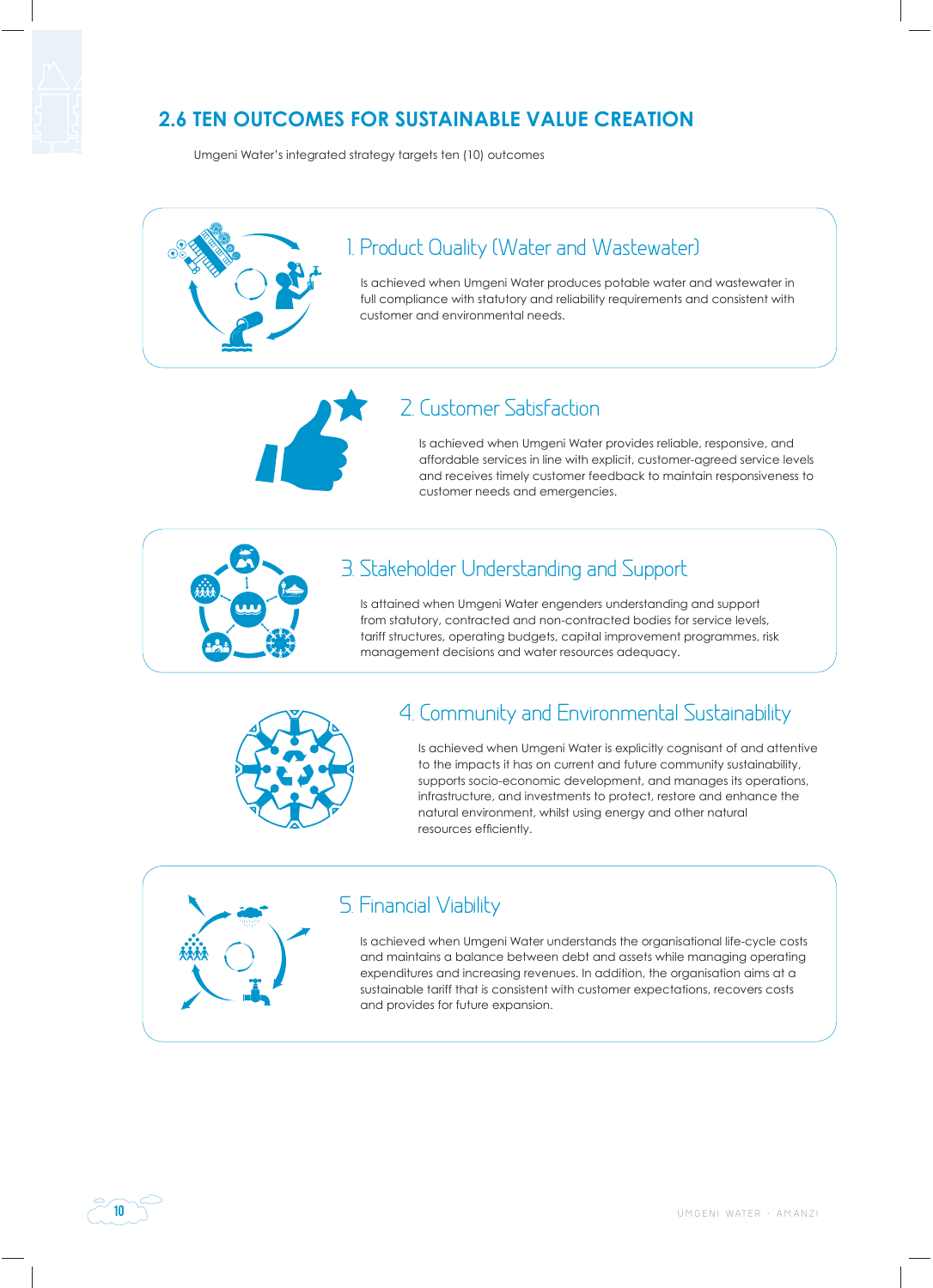



#### 6. Operational Resiliency

Is achieved when Umgeni Water's leadership and staff work together to anticipate and avoid problems and proactively identify, assess, and establish tolerance levels for and proactively and effectively manages a full range of business risks, consistent with industry trends and system reliability goals

#### 7. Operational Optimisation

Is achieved when Umgeni Water has on-going, timely, cost-effective, reliable and sustainable performance improvements in all facets of its operations, minimises resource use, loss and impacts from day-to-day operations and maintains awareness of information and operational technology developments to anticipate and support timely adoption of improvements.

# 8. Infrastructure Stability

Is achieved when Umgeni Water understands the condition and costs associated with critical infrastructure assets and maintains and enhances the condition of all assets over the long-term. This is done at the lowest possible life-cycle cost and acceptable risk levels, is consistent with customer service and statutory-supported service levels and consistent with anticipated growth and system reliability goals. The organisation further assures that asset repair, rehabilitation and replacement efforts are coordinated to minimise disruptions and other negative consequences.



#### 9. Water Resources Adequacy

Is achieved when Umgeni Water assesses the scarcity of freshwater resources, investigates sustainable alternatives, manages water abstractions assiduously and has access to stable raw water resources to meet current and future customer needs.



#### 1O. Leadership and Employee Development

Is achieved when Umgeni Water is a participatory, collaborative organisation dedicated to continual learning and improvement, recruits and retains a workforce that is competent, motivated, adaptive and works safely, ensures institutional knowledge is retained and improved; provides opportunities for professional and leadership development and creates an integrated and well-coordinated senior leadership team.

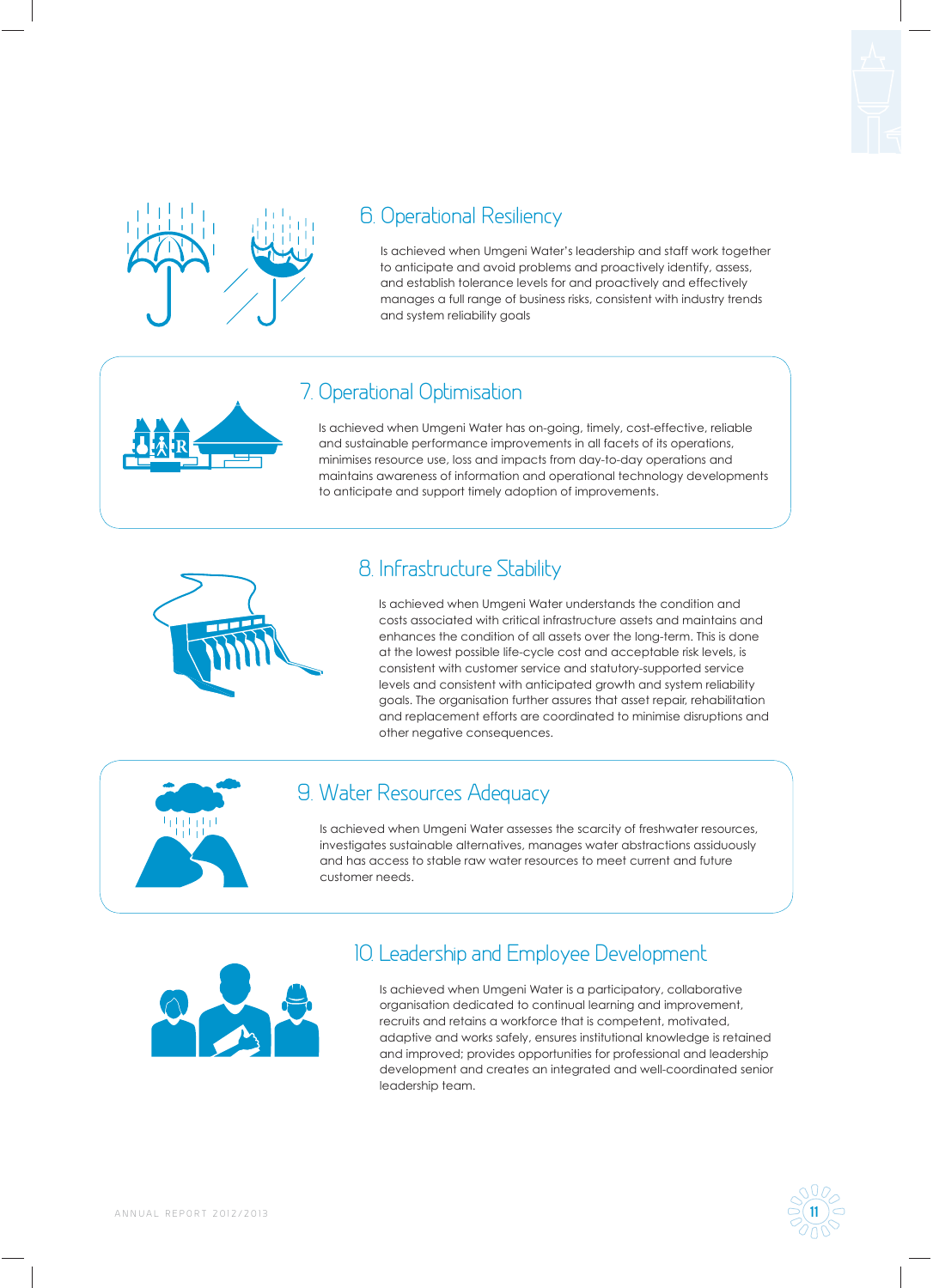

## **2.7 STRATEGIC STATEMENTS OF UMGENI WATER AND ITS FUNCTIONAL DIVISIONS**

**Umgeni Water strategic statement:** We will lead the process of providing solutions via an innovative, vigorous growth path, to increase sustainable water supply, in order to satisfy the developmental water services requirements in our region, which contribute to government objectives.

**Board Strategic Statement:** We will consider internal and external factors, consult with stakeholders, develop a strategy, authorise implementation, manage resources, manage risks and oversee implementation to produce a valid and approved strategic plan, deploy resources, deliver on strategic objectives and provide sound corporate governance to achieve our vision and mission in order to contribute towards government objectives. **Chief Executive Office:** We will position and lead the organisation, plan activities and allocate resources, implement strategy, manage risk, champion corporate governance, partner with stakeholders to deliver organisational objectives, to achieve a well governed, vibrant, committed, sector-relevant and engaged organisation that delivers on its mandate.

**Operations:** We will position ourselves, plan, structure, mobilise resources, source, specify, operate and maintain our infrastructure, abstract, treat, sell, distribute, monitor, conserve and re-use water to deliver quality, effective, affordable water services to our stakeholders which will deliver on organisational objectives.